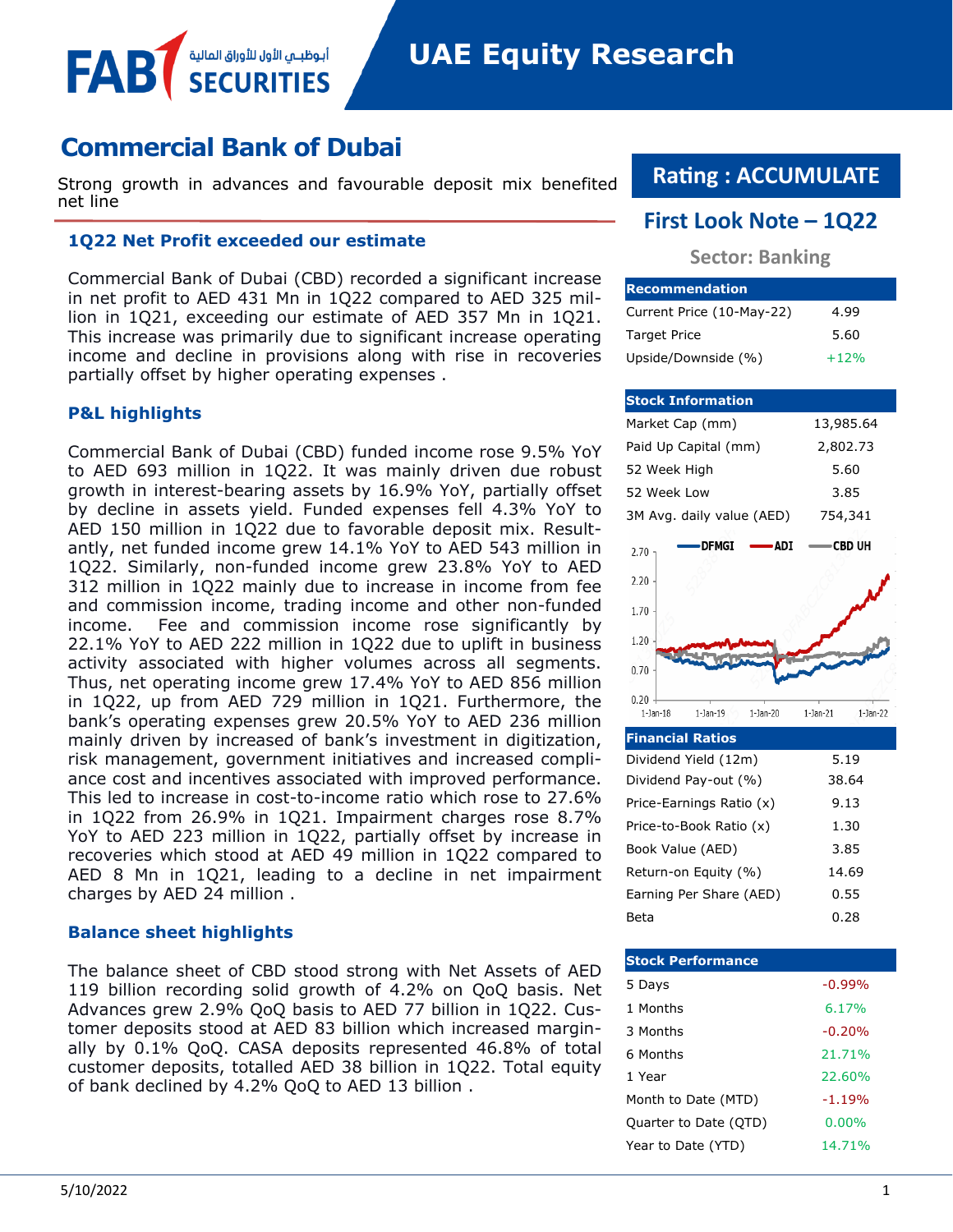# .<br>أبوظبـــي الأول للأوراق المالية FAI **SECURITIES**

### **Target price and rating**

We maintain our ACCUMULATE rating on Commercial Bank of Dubai with a target price of AED 5.60. CBD NIMs rose 3 basis point (bps) QOQ to 2.2% during 1Q22 due to a favorable deposit mix. We anticipate NIM is further expected to benefit by 6 bps to 2.3% during FY2022 due to the replacement of high-cost deposits and positive interest rate sensitivity gap as reported by the bank in FY2021. CASA ratio stood at 46.8% during 1Q22 compared to 45.2% during 4Q21. The bank continues to experience strong growth in advances and expects to grow further supported led by a rebound in economic activity. Additionally, asset quality is also anticipated to remain stable in 2022 given the improving macroeconomic outlook. Provision coverage ratio is enough to cover for loan losses in the near-term. However, capitalisation is only adequate for the time being as loan growth exceeded internal cash generation historically requiring CBD to look for an external source of funding. The bank CET 1 ratio stood at 12.0% during 1Q22 just enough for the time being and might need to raise capital in the near term. Considering all these factors, we assign ACCUMULATE rating on the stock.

#### **CBD - Relative valuation**

| (at CMP)           | 2018 | 2019 | 2020 | 2021 | 2022F |
|--------------------|------|------|------|------|-------|
| P/E(x)             | 12.2 | 10.0 | 12.5 | 10.6 | 6.7   |
| P/B(x)             | 1.5  | 1.4  | 1.3  | 1.2  | 1.1   |
| Dividend Yield (%) | 4.1% | 4.1% | 4.0% | 5.2% | 5.2%  |

*FABS Estimates & Co Data*

# **AED mm 1Q21 4Q21 1Q22A 1Q22F Var. YOY Ch QOQ Ch 2021 2022F Change** Funded income 633 657 693 756 -8.3% 9.5% 5.5% 2,689 3,057 13.7% Funded expense -157 -146 -150 -174 -13.7% -4.3% 2.3% -611 -720 17.8% **Net funded income 476 510 543 582 -6.7% 14.1% 6.5% 2,078 2,337 12.5%** Fees and commissions 182 199 222 207 6.9% 22.1% 11.2% 742 880 18.6% Trading income 63 65 79 0 NM 24.7% 20.9% 288 242 -16.1% Other non-funded income 8 16 12 16 -26.9% 55.7% -25.4% 63 67 6.3% **Total non-funded income <sup>252</sup> <sup>280</sup> <sup>312</sup> <sup>223</sup> 39.8% 23.8% 11.4% 1,094 1,189 8.7% Total operating income 729 791 856 806 6.2% 17.4% 8.2% 3,171 3,526 11.2%** General and administrative expenses -<sup>189</sup> -<sup>233</sup> -<sup>228</sup> -<sup>238</sup> -4.2% 20.6% -2.3% -<sup>835</sup> -<sup>923</sup> 10.5% Depreciation and amortization -<sup>7</sup> -<sup>8</sup> -<sup>8</sup> -<sup>8</sup> 2.4% 17.6% 2.4% -<sup>30</sup> -<sup>32</sup> 7.8% **Operating Expenses -196 -241 -236 -246 -4.0% 20.5% -2.1% -865 -955 10.4% Pre provision profit 533 550 620 560 10.7% 16.3% 12.7% 2,306 2,571 11.5%** Impair allow. on loans &<br>adv and Islamic fin 10 and Islamic fin -205 -214 -223 -203 9.9% 8.7% 4.2% -902 -837 -7.2%<br>adv and Islamic fin Recoveries 8 50 49 0 NM 530.1% -2.3% 75 55 -26.6% Impairment allowances<br>on AFS investment on AFS investment -<sup>12</sup> -<sup>15</sup> -<sup>18</sup> <sup>0</sup> NM 44.2% 18.8% -<sup>41</sup> -<sup>39</sup> -4.6% Share of profit of assoc  $\begin{array}{cccc} 2 & 4 & 3 & 0 & \text{NM} & 51.6\% & -22.8\% & 12 & 10 & -13.3\% \end{array}$ **Net profit 325 375 431 357 20.9% 32.7% 15.0% 1,451 1,760 21.3%**

**CBD - P&L**

*FABS Estimates & Co Data*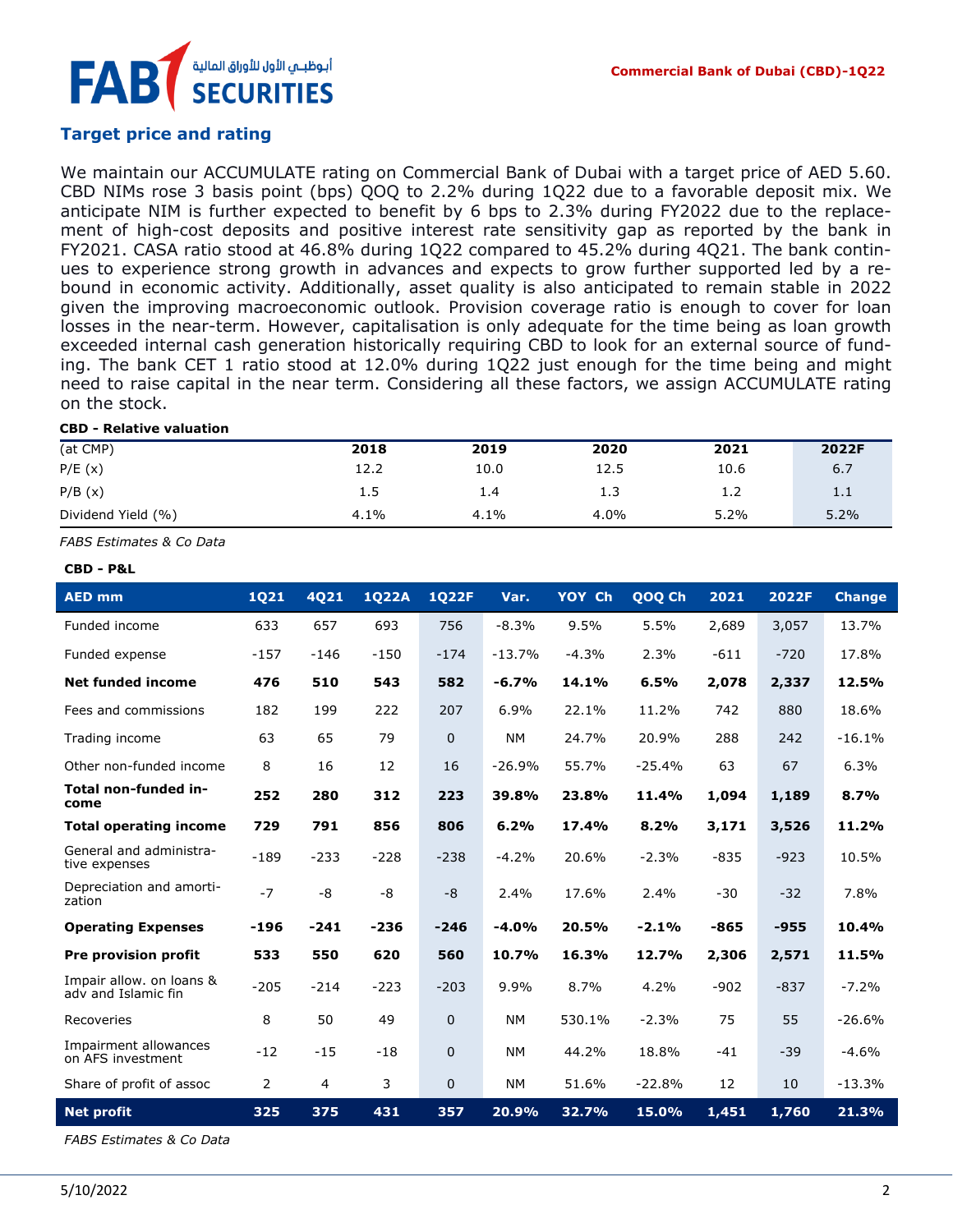#### **Commercial Bank of Dubai (CBD)-1Q22**



#### **CBD - P&L KPI**

|                 | 1Q21  | 4Q21  | 1022A   | YOY Ch  | QQQ Ch  | 2021  | 2022F | Change |
|-----------------|-------|-------|---------|---------|---------|-------|-------|--------|
| Net FI/OI       | 65.4% | 64.5% | 63.5%   | $-187$  | $-104$  | 65.5% | 66.3% | 76     |
| <b>NIM</b>      | 2.3%  | 2.1%  | 2.2%    | $-15$   | 3       | 2.3%  | 2.3%  | 6      |
| <b>NIS</b>      | 2.3%  | 2.1%  | 2.1%    | $-16$   | 3       | 2.2%  | 2.3%  | 7      |
| Fees & comms/OI | 24.9% | 25.2% | 25.9%   | 99      | 69      | 23.4% | 25.0% | 156    |
| Trading/OI      | 8.7%  | 8.3%  | 9.2%    | 54      | 97      | 9.1%  | 6.9%  | $-223$ |
| Cost to income  | 26.9% | 30.5% | 27.6%   | 70      | $-291$  | 27.3% | 27.1% | $-19$  |
| Impairment/PPP  | 39.4% | 32.5% | 30.9%   | $-847$  | $-159$  | 37.6% | 31.9% | $-568$ |
| NP/OI           | 44.6% | 47.4% | $0.0\%$ | $-4461$ | $-4745$ | 37.7% | 45.7% | 805    |
| <b>ROAE</b>     | 12.3% | 13.4% | 15.6%   | 329     | 220     | 13.1% | 14.5% | 139    |
| <b>ROAA</b>     | 1.3%  | 1.4%  | 1.5%    | 18      | 13      | 1.4%  | 1.9%  | 53     |

*FABS Estimates & Co Data*

| <b>CBD- Key BS Items</b>   |          |             |          |          |          |        |
|----------------------------|----------|-------------|----------|----------|----------|--------|
| AED mm                     | 1Q21     | <b>2Q21</b> | 3021     | 4Q21     | 1022A    | YOY Ch |
| <b>Net advances</b>        | 69,598   | 74,044      | 74,898   | 76,441   | 78,687   | 13.1%  |
| QoQ change                 | 6.6%     | 6.4%        | 1.2%     | $2.1\%$  | 2.9%     |        |
| <b>Total assets</b>        | 1,02,471 | 1,12,767    | 1,07,752 | 1,14,213 | 1,19,036 | 16.2%  |
| QoQ change                 | 5.2%     | 10.0%       | $-4.4%$  | $6.0\%$  | 4.2%     |        |
| <b>Customer deposits</b>   | 70,902   | 79,820      | 75,812   | 82,722   | 82,808   | 16.8%  |
| QoQ change                 | 1.7%     | 12.6%       | $-5.0\%$ | $9.1\%$  | $0.1\%$  |        |
| Total shareholders' equity | 10,419   | 12,966      | 13,275   | 13,567   | 12,996   | 24.7%  |
| QoQ change                 | -19.6%   | 24.4%       | 2.4%     | 2.2%     | $-4.2\%$ |        |
|                            |          |             |          |          |          |        |

*FABS estimate & Co Data*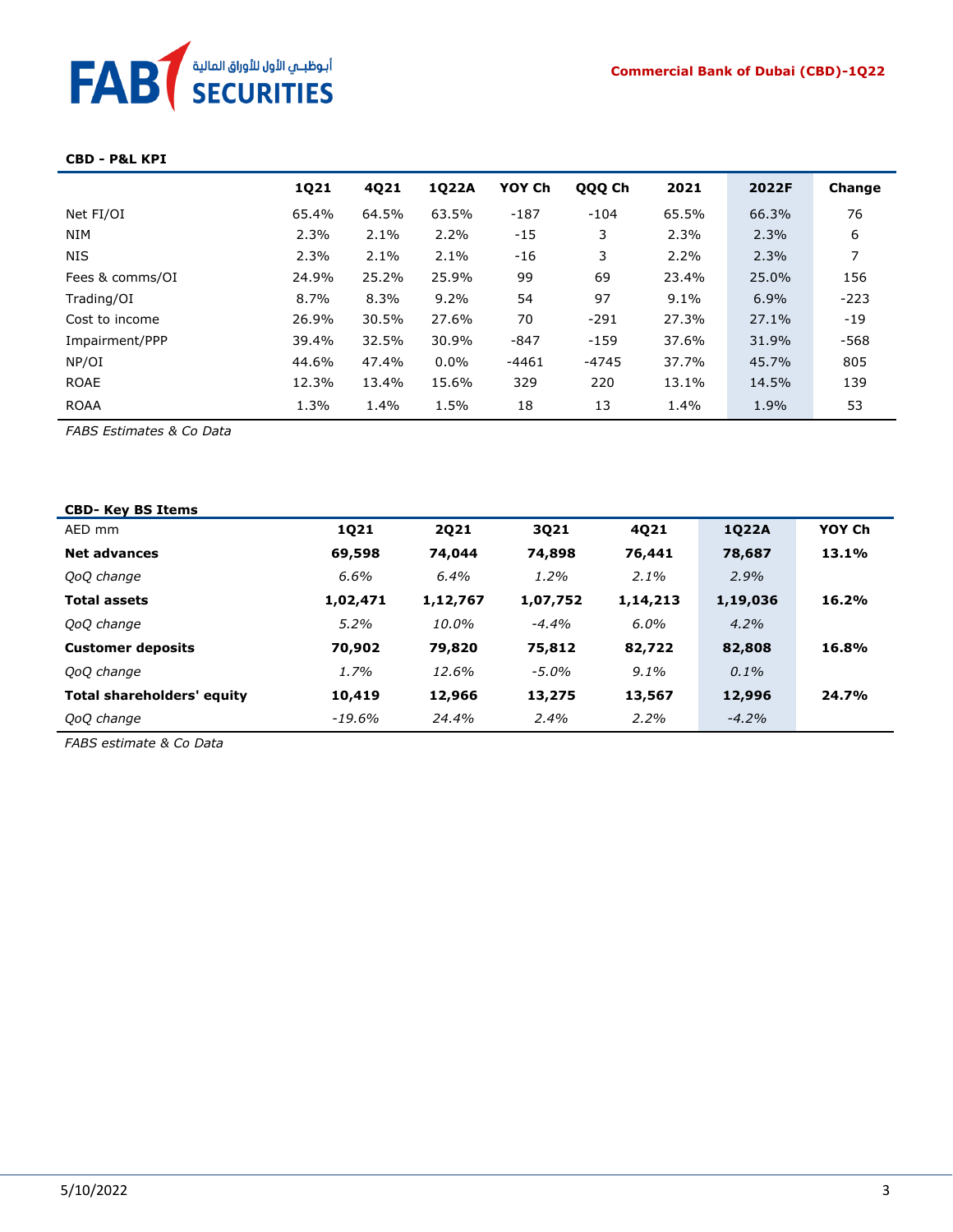

#### **Research Rating Methodology:**

| Rating            | Upside/Downside potential  |
|-------------------|----------------------------|
| <b>BUY</b>        | Higher than $+15%$         |
| <b>ACCUMULATE</b> | Between $+10\%$ to $+15\%$ |
| <b>HOLD</b>       | l ower than +10% to -5%    |
| <b>REDUCE</b>     | Between -5% to -15%        |
| <b>SELL</b>       | Lower than -15%            |

#### **FAB Securities Contacts:**

#### **Research Analysts**

| Ahmad Banihani                            | +971-2-6161629                   | ahmad.banihani@Bankfab.com |
|-------------------------------------------|----------------------------------|----------------------------|
| <b>Sales &amp; Execution</b>              |                                  |                            |
| Abu Dhabi Head Office                     |                                  |                            |
| <b>Trading Desk</b>                       | $+971 - 2 - 6161700/1$           | Online Trading Link        |
|                                           | +971-2-6161777                   |                            |
| Institutional Desk<br>Sales and Marketing | +971-4-4245765<br>+971-2-6161703 |                            |

### **DISCLAIMER**

This report has been prepared by FAB Securities (FABS), which is authorised by the UAE Securities and Commodities Authority, licensing registration number 604002, and is a member of the Abu Dhabi Securities Exchange and Dubai Financial Market. The information, opinions and materials contained in this report are provided for information purposes only and are not to be used, construed, or considered as an offer or the solicitation of an offer or recommendation to sell or to buy or to subscribe for any investment security or other financial instrument. The information, opinions and material in this report have been obtained and derived from publicly available information and other sources considered reliable without being independently verified for their accuracy or completeness. FABS gives no representation or warranty, express or implied, as to the accuracy and completeness of information and opinions expressed in this report. Opinions expressed are current as of the original publication date appearing on the report only and the information, including the opinions contained herein, are subject to change without notice. FABS is under no obligation to update this report. The investments referred to in this report might not be suitable for all recipients. Recipients should not base their investment decisions on this report and should make their own investigations, and obtain independent advice, as appropriate. Any loss or other consequences arising from the uses of material contained in this report shall be the sole and exclusive responsibility of the recipient and FABS accepts no liability for any such loss or consequence. The value of any investment could fall as well as rise and the investor may receive less than the original amount invested. Some investments mentioned in this report might not be liquid investments, which could be difficult to realise in cash. Some investments discussed in this report could be characterised by high level of volatility, which might result in loss. FABS owns the intellectual property rights and any other material contained in this report. No part of this report may be reproduced, utilised or modified in any form either in whole or in part or by any electronic, mechanical or other means, now known or hereafter invented, including photocopying and recording, or stored in any retrieval system without the prior consent of FABS in writing. While utmost care has been taken to ensure that the information provided is accurate and correct, neither FABS, nor its employees shall, in any way, be responsible for the contents. By accepting this document, the recipient agrees he/she has read the above disclaimer and to be bound by the foregoing limitations/ restrictions.